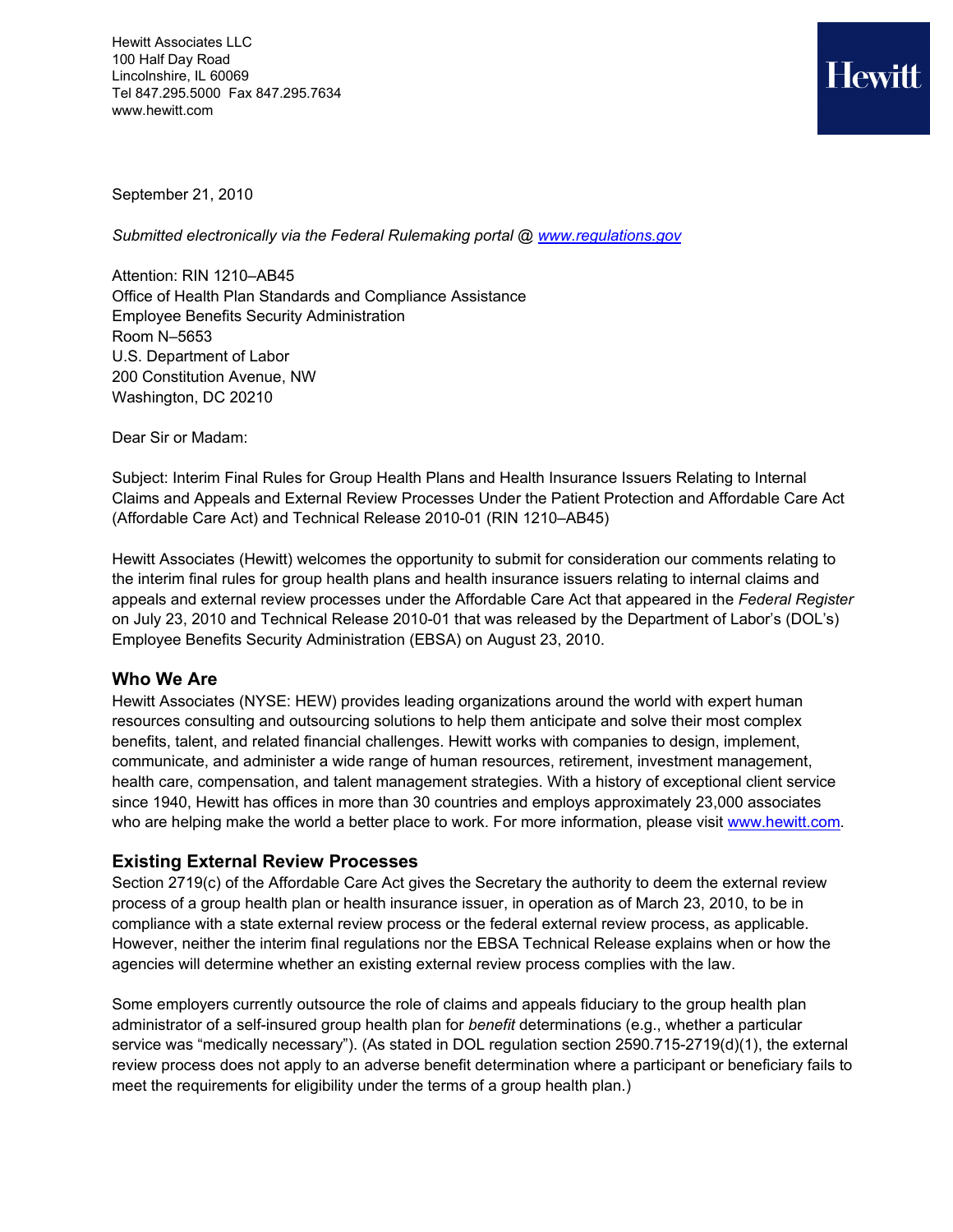Attention: RIN 1210–AB45 Page 2 September 21, 2010

When the DOL shortened the time frames for making benefit determinations and benefit determinations on review as part of regulations issued on November 21, 2000 (with effective dates no later than January 1, 2003 for group health plans), employers delegated this authority to make benefit determinations to group health plan administrators because they were better equipped to comply with the new requirements, including the shorter time frames for making a decision.

In *Metropolitan Life Insurance Co. v. Glenn*, 128 S.Ct. 2343 (2008), the U.S. Supreme Court considered conflict of interest as a factor when determining whether a plan administrator has abused its discretion in denying benefits. Arguably, the addition of an external review was included in the Affordable Care Act to also address this concern. *MetLife v. Glenn* seems to imply that if the payer of the benefit differs from the decision maker, then there is no conflict. This process is in place today for many employers that sponsor self-insured group health plans—at least in situations where the group health plan administrator is responsible for the final, mandatory benefit determination on review. Accordingly, Hewitt recommends that in this situation, the group health plan be deemed to be in compliance with the external review requirement and thus would not be subject to the external review process laid out in the EBSA Technical Release. In effect, the independent fiduciary third-party review would be considered to be the external review for purposes of these rules.

Because of the upcoming effective date, Hewitt urges the agencies to provide additional guidance as soon as possible regarding when the agencies will exercise their deeming authority so that those plans that will lose grandfathered health plan status can know whether they will need to adjust their current processes.

#### **De Novo Review**

The EBSA Technical Release requires that in reaching an external review decision, the independent review organization (IRO) will review the claim de novo and not be bound by any decisions or conclusions reached during the plan's internal claims and appeals process. Hewitt believes that the de novo standard goes beyond the statutory requirements and even beyond the Model Act promulgated by the National Association of Insurance Commissioners (NAIC Model Act). By requiring a de novo review of an internal claims decision, the IRO is prohibited from giving any deference to the plan in making its decision. This review standard will have the effect of making the internal claims and appeals process irrelevant.

The Affordable Care Act requires that a self-insured group health plan that is not subject to state law must comply with an external review process that meets minimum standards established by the Secretary that is similar to the process set forth in the NAIC Model Act.

The NAIC Model Act states that in reaching a decision, the IRO "is not bound by any decisions or conclusions reached during the health carrier's utilization review process." However, the NAIC Model Act does not also require a de novo review standard. Therefore, although the IRO is not bound by the utilization review process, it can choose to follow the carrier's decisions or conclusions. By adding the de novo requirement for self-insured group health plans, EBSA has exceeded its authority by imposing a standard not required by law and that is stricter than for fully insured plans. Further, imposing the de novo standard will remove the deferential standard for employer-sponsored group health plans that are subject to the Employee Retirement Income Security Act of 1974 (ERISA). Historically, in determining the appropriate standard of review, courts were guided by principles of trust law, including whether to use a deferential standard versus a de novo standard.

Hewitt urges EBSA to remove the de novo review requirement and instead require a deferential standard to the extent that the plan fiduciary has complied with the provisions of the "internal claims and appeals process."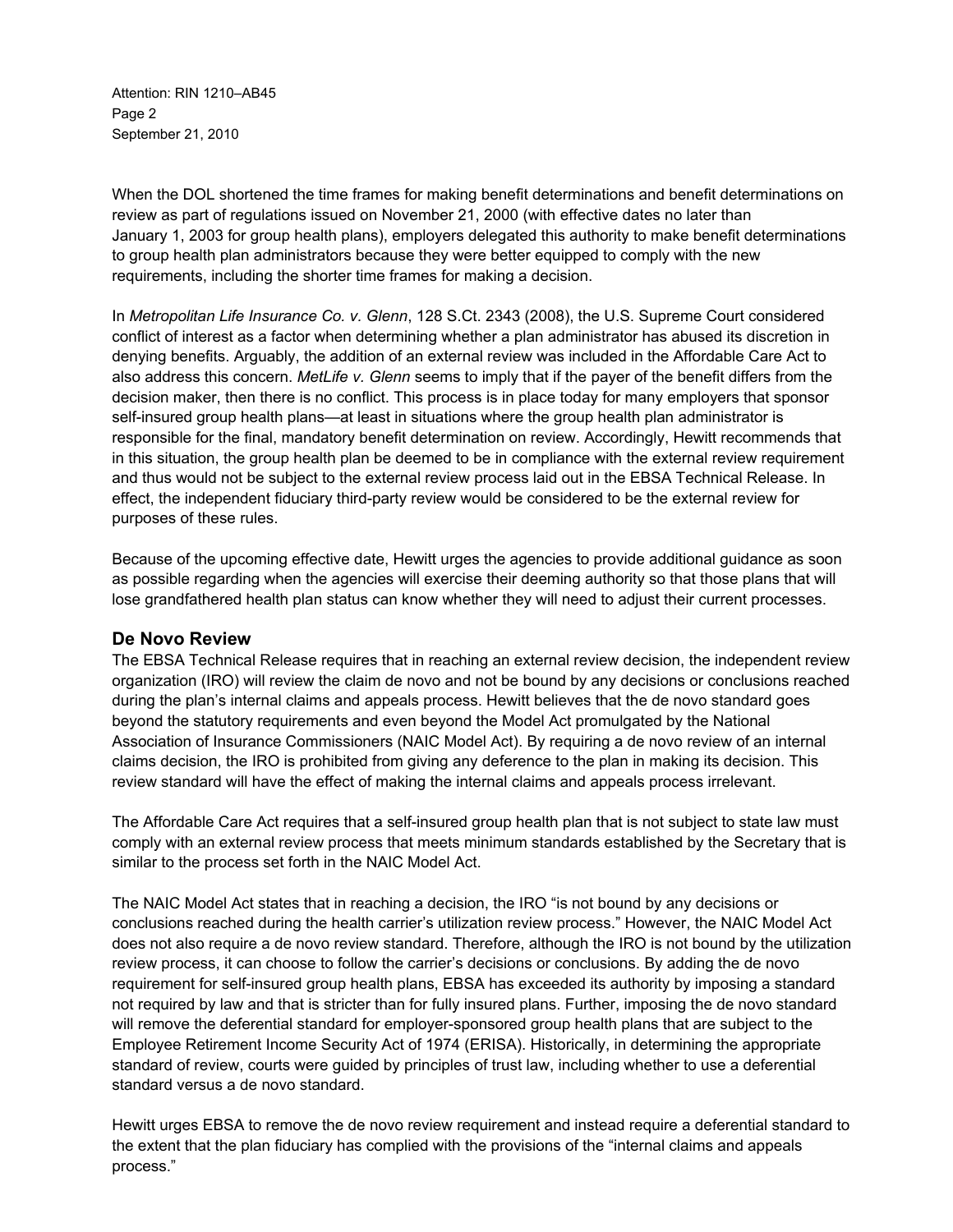Attention: RIN 1210–AB45 Page 3 September 21, 2010

### **Deemed Exhaustion of the Internal Claims and Appeals Process**

The interim final regulations state that if a plan or issuer fails to strictly adhere to all the requirements of the internal claims and appeals process with respect to a claim, the claimant will be deemed to have exhausted the internal claims and appeals process and may pursue an external review or other available remedies such as judicial review. The interim final regulations state that it does not matter if the plan or issuer asserts that it substantially complied with the requirements or that the error was de minimis.

The agencies do not provide any guidance regarding who will determine if the plan failed to strictly follow the internal claims and appeals process. If it is the claimant who decides this, then there is nothing to prohibit them from always determining that the plan made some mistake and therefore he or she is entitled to external review or judicial review. Further, Hewitt fails to understand why the plan or issuer is not allowed the opportunity to assert its compliance or why the agencies do not provide an exception for de minimis errors that do not affect the decision on the merits of a claim. The purpose of this law is to ensure that the claimant has a fair process by which to obtain benefits under a plan. That purpose is not abandoned if a de minimis exception is allowed for inadvertent errors that do not affect or are not relevant to the outcome of a claim.

#### **New or Additional Evidence**

The interim final regulations add a requirement to the internal claims and appeals process that requires the plan or issuer to provide the claimant, free of charge, with any new or additional evidence considered, relied upon, or generated by the plan or issuer (or at the direction of the plan or issuer) in connection with the claim. In addition, any such evidence must be provided as soon as possible and sufficiently in advance of the date on which the notice of final internal adverse benefit determination is required to be provided to give the claimant a reasonable opportunity to respond prior to that date. Similarly, for final internal adverse benefit determinations based on a new or additional rationale, the claimant must be provided with the rationale as soon as possible and sufficiently in advance of the date on which the notice of final internal adverse benefit determination is required to give the claimant a reasonable opportunity to respond prior to that date.

The requirement that the plan or issuer must provide the claimant, free of charge, with any new or additional evidence as soon as possible meets the objective of having a fair and transparent process. However, Hewitt believes that the requirement that the evidence be provided sufficiently in advance of the date on which the notice of adverse benefit determination must be provided may make it impossible or impractical with the relatively short time frames currently applicable to self-insured group health plans to give a claimant additional time to respond before the benefit determination on review is due. The reviewer has no control over when the new evidence is provided. If the new evidence arises on a date close to or immediately before the notice deadline date, it is not possible to provide enough time for the claimant to respond to the new evidence before the deadline date.

Therefore, Hewitt recommends that for internal determinations prior to the final internal appeals process, the final regulations eliminate the requirement that the new evidence be provided with sufficient time for the claimant to respond. Instead, Hewitt recommends that the final regulations require only that the new evidence must be provided as soon as possible after it is received by the reviewer. This approach allows the claimant to address the new evidence either immediately, if there is still some time remaining, or at the later appeal stage in the internal review process. For the final internal appeals stage, if a new rationale arises, Hewitt recommends that the final regulations allow the plan to extend the notice deadline for a reasonable period to afford the claimant time to respond before the extended deadline date.